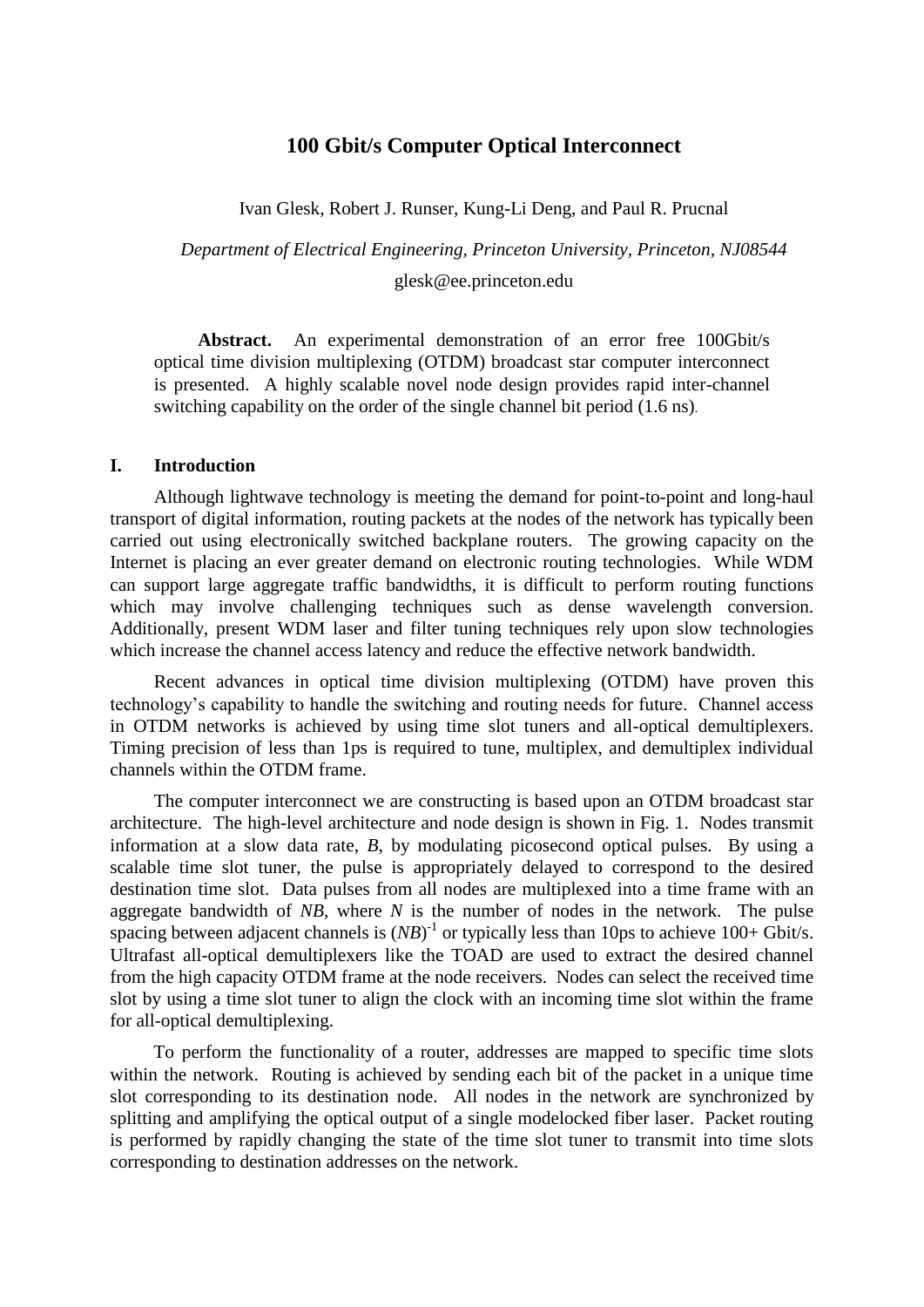

Fig. 1 OTDM router and node architecture

Recently, several experimental demonstrations [1-3] have shown that OTDM can meet many of the demanding needs of a router and a multiprocessor interconnect system which include full connectivity, low latency, and high aggregate throughput, reliability, and scalability. We report the demonstration of a testbed for a bit-interleaved 100-Gbit/s OTDM broadcast star architecture that was previously proposed [4]. Unique to our network is a highly scalable, novel node design that provides inter-channel switching within the single channel bit period (1.6 ns). By combining this hardware with a highly efficient arbitration protocol [4], near lossless channel allocation with low latency is achievable for high speed switching applications such as future all-optical routers.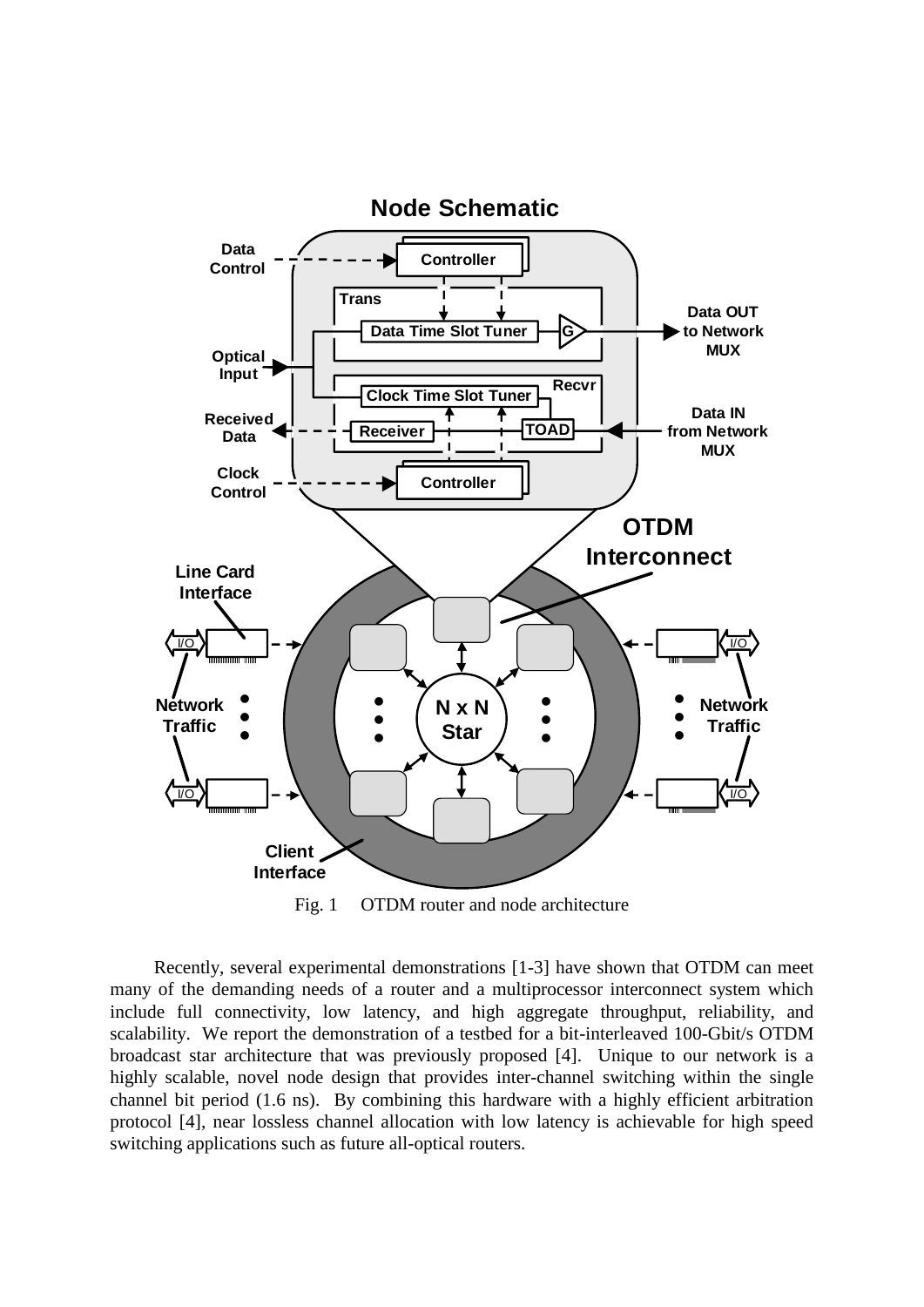#### **II. Experimental Demonstration and Results**

Fig. 2 shows the network and novel node architecture experimental setup. The two key optical components of the node are the recently developed fast tunable delay line (FTDL) [5] and the terahertz optical asymmetric demultiplexer (TOAD) [6]. A controller card residing in a workstation sends electronic NRZ data at the single channel bit rate, *B*, and control bits to the driver board specially designed to control the two FTDLs on the clock and data fibers. The FTDLs consist of cascaded feed-forward Mach-Zehnder fiber delay lattices designed to produce optical copies of the incoming pulse stream organized into  $2^k$ -bit subcells spaced by  $T$ with inter-subcell bit spacing  $\tau$  [5]. The two modulators controlled by the driver board select one of the  $2^k x 2^k$  (= N) time slots into which one of the copies is transmitted. The FTDLs in the node are used to transmit data into a selected time slot within the OTDM frame and align the clock with a given time slot for optical demultiplexing. Ultimately, the dimensionality of the network,  $N$ , is determined by  $k$ , the number of stages in the FTDL. The intermediate processing bandwidth,  $B' = I/T$ , of the driver controller and the electro-optic modulators is designed to match the repetition rate of the picosecond pulsed fiber laser source and is related to the single channel bit rate as  $B' = 2^k B$ . Pulses are amplified by EDFAs and distributed to the individual nodes by 1xN splitters. After node data modulation and time slot selection, the data is multiplexed by precision fiber delays feeding an NxN star coupler. The high bandwidth OTDM frame is broadcast to all nodes in the network. Each node can demultiplex any single channel from the frame using an FTDL on the clock and a TOAD.



Fig. 2 Experimental OTDM computer interconnect and node architecture

In our experimental testbed, we populated  $16 (= N)$  time slots in the OTDM frame by constructing  $2 (= k)$  stage FTDLs. The single channel data rate was chosen to match the OC-12 rate (*B = 622.08 Mbit/s*). The 2-ps pulsed 1550-nm fiber laser repetition rate and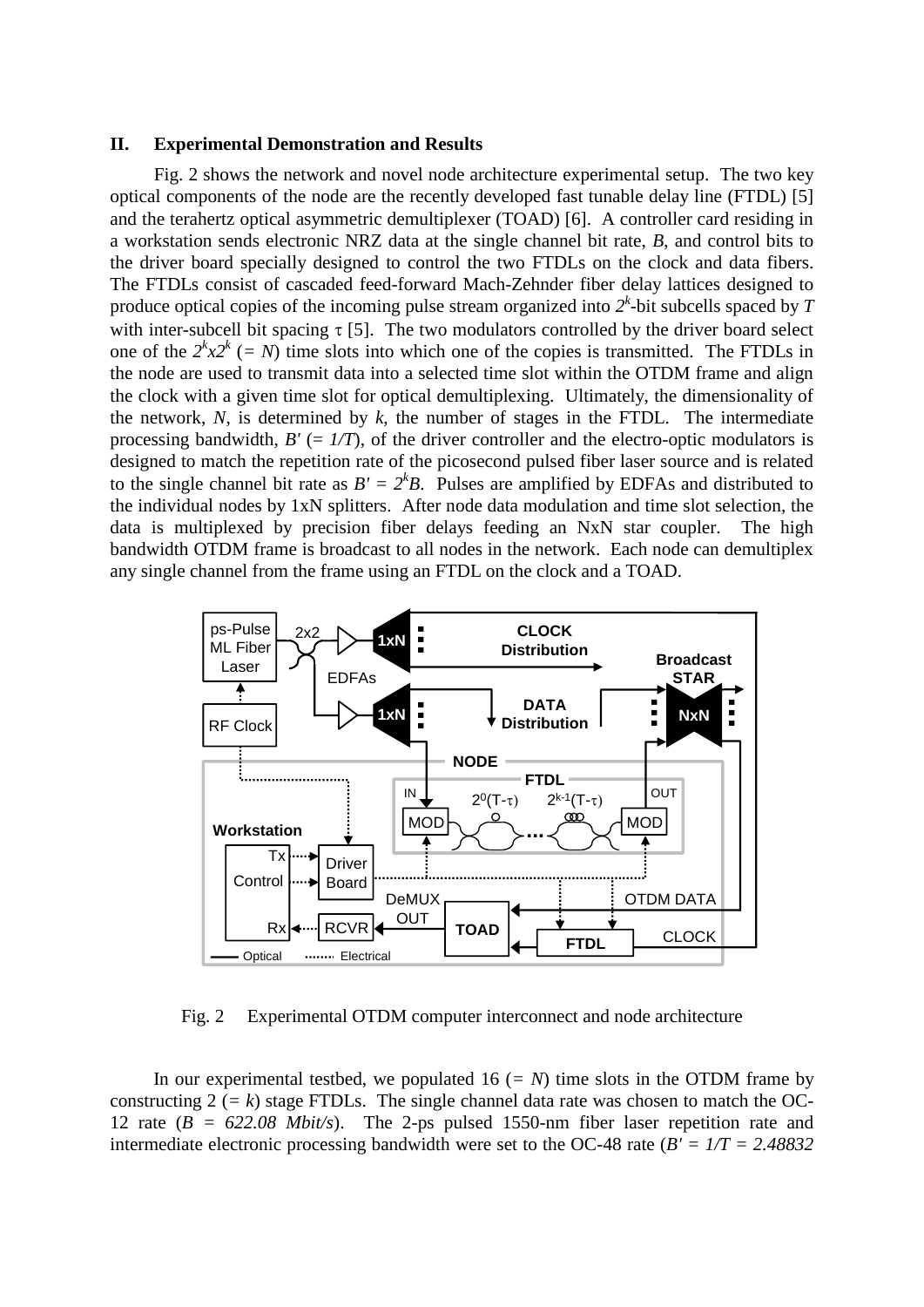*GHz*). The simple electronic design of the driver board permits the rapid control of the FTDL and provides low latency, arbitrary channel selection. The driver board was constructed using 4-bit electronic multiplexers (Vitesse) and simple logic operating at the OC-48 rate. To produce an OTDM frame with an aggregate bit rate of 100 Gbit/s,  $\tau = 10$  ps was chosen. Each TOAD was designed with a demultiplexing window width of about 10 ps at FWHM and a polarization splitter was used to separate data from clock at the output.

The 100-Gbit/s multiplexing and demultiplexing experimental results are shown in Fig. 3. According to the design of the FTDL, the 16 time slots in our OTDM frame are arranged in 4 subcells each containing 4 time slots spaced by 10 ps. Our network demonstration focused on one of the subcells within the frame. Fig. 3a shows the aggregate eye diagram for a subcell with multiplexed data from 4 nodes with a fixed pattern,  $1$  – *pseudorandom* –  $1$  – 0, on a bandwidth limited detector (34-GHz photodetector, 50-GHz oscilloscope). Upon demultiplexing by TOADs tuned to the individual channels, each is resolved in Fig. 3b (the 4th time slot is omitted as it is 0).



Fig. 3 100 Gbit/s multiplexed data OTDM subcell eye diagram on bandwidth limited detector, and demultiplexed TOAD output eye diagrams for three channels in subcell.

*a) 100 Gbit/s multiplexed data OTDM subcell eye diagram*

*b) Demultiplexed TOAD output eye diagrams*

We constructed two fully functional nodes to measure the bit error rate (BER) and demonstrate the rapid inter-channel switching capability of the network nodes using an arbitration protocol. These experiments were performed using adjacent channels in the same 100-Gbit/s subcell (Channels 0 and 1). Fig. 4a shows a plot of the BER versus the single channel average data input power at the TOAD when Chan 0 and Chan 1 were modulated with pseudorandom data. For average data and clock input powers greater than  $-21$  dBm (13) fJ pulse energy) and -8 dBm (250 fJ pulse energy) respectively, several hours of error free operation have been achieved. Additionally, we have observed that the TOAD can provide gain to the demultiplexed signal. The inset to Fig. 4a shows the eye diagram of the data input (upper trace) and demultiplexed output (lower trace) of a TOAD demultiplexing a single channel of pseudorandom data with identical oscilloscope settings. The demultiplexed output is larger in amplitude than the input by approximately 6 dB.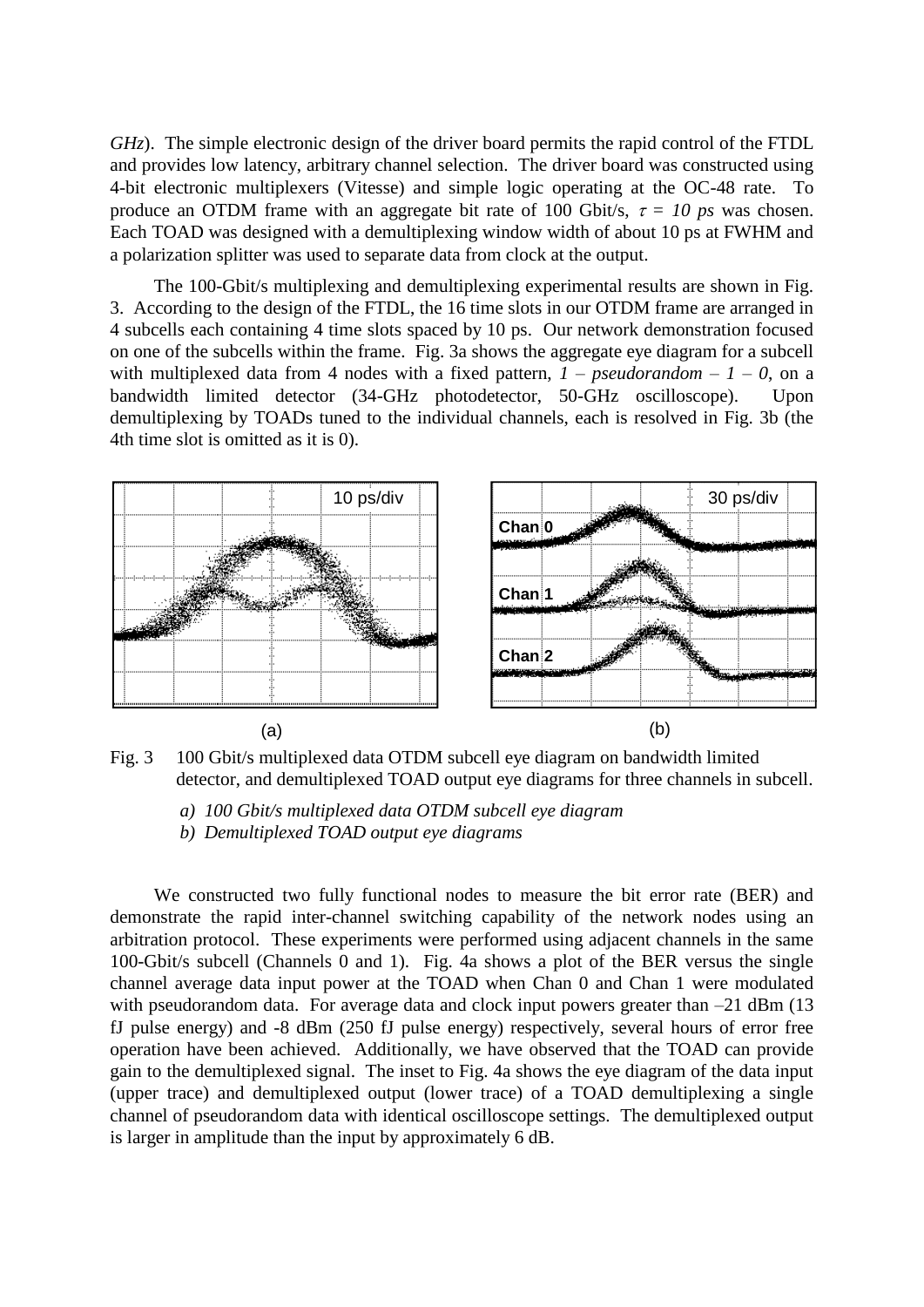The fast inter-channel switching capability of the network was also demonstrated by using a previously proposed, low latency arbitration protocol [4] and two nodes of the network. The receivers of both nodes are fixed to listen to their own time slots. Each node transmits its binary address at the single OC-12 channel rate into its own time slot. If successfully received, each node then transmits its address into the time slot of the other node. Fig. 4b shows a demonstration of the protocol using two nodes in the network whose time slots are adjacent in the 100-Gbit/s subcell. The addresses assigned to Node 0 and Node 1 were 0101 and 0111 respectively. The traces shown are the demultiplexed TOAD outputs directly from the analog output of the receivers for the two nodes. After each node successfully receives its own address, the FTDLs rapidly reconfigure within a single bit period to transmit into the time slot of the other node. Note that each node now successfully receives the address of the other in its own time slot. The FTDLs and driver board electronics are capable of tuning to any one of the 16 time slots in the network within 1.6 ns, greatly reducing the hardware latency of the protocol.



Fig. 4 BER of channels 0 and 1 against average single channel input power, and demonstration of rapid channel selection on bandwidth limited analogue detector

*a) BER of channels 0 and 1 against average single channel input power*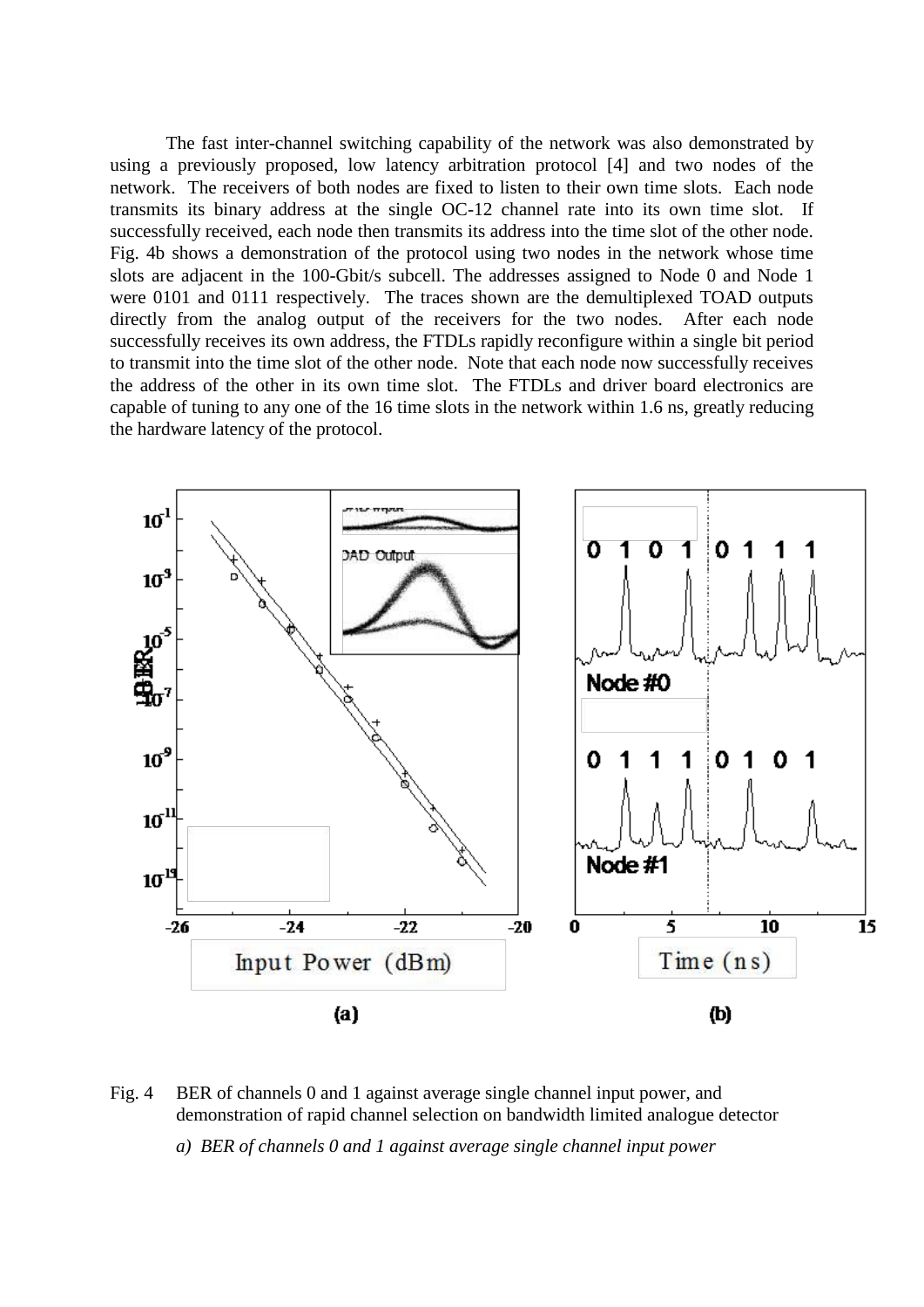*Inset: TOAD input and output eye diagrams demonstrating gain* **o** *-channel 0 + -channel 1*

b) Demonstration of rapid channel selection

# **III. Conclusion**

We have demonstrated a fully connected 100-Gbit/s OTDM network architecture that offers fast switching among data channels with reliable, error free operation and low latency. Since the active components of the FTDLs do not scale with the number of nodes [5], simply adding another stage,  $k = 3$ , (3 dB additional loss per node), scales the interconnect up to 64 ( $=N$ ) nodes without taxing the power budget significantly. If OC-24 (*B = 1.24416 GHz*) is chosen as the single channel data rate and 10-GHz (*= B'* ) intermediate processing bandwidth electronics are used, an 80-Gbit/s interconnect with a rapid inter-channel switching speed of 800 ps is feasible. In such a 64-processor architecture, coherent crosstalk does not limit the BER performance significantly [7]. Since the demultiplexer [8] and other optical components in the node can be integrated, we believe this network is practical for future, high-speed multiprocessor interconnect systems.

*Acknowledgement:* This work has been supported by DARPA Contract No. F30602-97-2- 0316.

## **References**

- [1] Barry, R.A., Chan, V.W.S., Hall, K.L., Kintzer, E.S., Moores, J.D., *et al*.: 'Alloptical network consortium – ultrafast TDM networks', *IEEE J. Sel. Areas Commun*., Vol. 14, No. 5, pp. 999-1011, 1996.
- [2] Lucek, J.K., Gunning, P., Moodie, D.G., Smith, K., and Pitcher, D.: 'Synchrolan: a 40 Gbit/s optical-TDMA LAN', *Electron. Lett*, Vol. 33, No. 5, pp. 887-888*,* 1997.
- [3] Tsukada, M., De zhong, W., Matsunaga, T., Masaki, A., and Oohara, T.: 'An ultrafast photonic ATM switch based on bit-interleave multiplexing', *J. Lightwave Technol*, Vol. 14, No. 9, pp. 1979-1985*,* 1996.
- [4] Nowatzyk, A.G., and Prucnal, P.R.: 'Are crossbars really dead? The case for optical multiprocessor interconnect systems', *Proc. 22nd Int. Symp. On Computer Arch.,* June, 1995, Santa Margherita, Italy.
- [5] Deng, K.-L., Kang, K.I., Glesk, I., and PrucnaL, P.R.: 'A 1024-channel fast tunable delay line for ultrafast all-optical TDM networks', *IEEE Photon. Technol. Lett*, Vol. 9, No. 11, pp. 1496-1498*,* 1997.
- [6] I. Glesk, J. P. Sokoloff, and P. R. Prucnal, "Demonstration of All-Optical Demultiplexing of TDM Data at 250 Gb/s," Electron. Lett. Vol. 30, No 4, pp. 339-340, 1994.
- [7] Deng, K.-L., Glesk, I., Kang, K.I., and Prucnal, P.R.: 'Influence of crosstalk on the scalability of large OTDM interconnects using a novel rapidly reconfigurable highly scalable time-slot tuner', *IEEE Photon. Technol. Lett*, Vol. 10, No. 7, pp. 1039-1041*,*  1998.